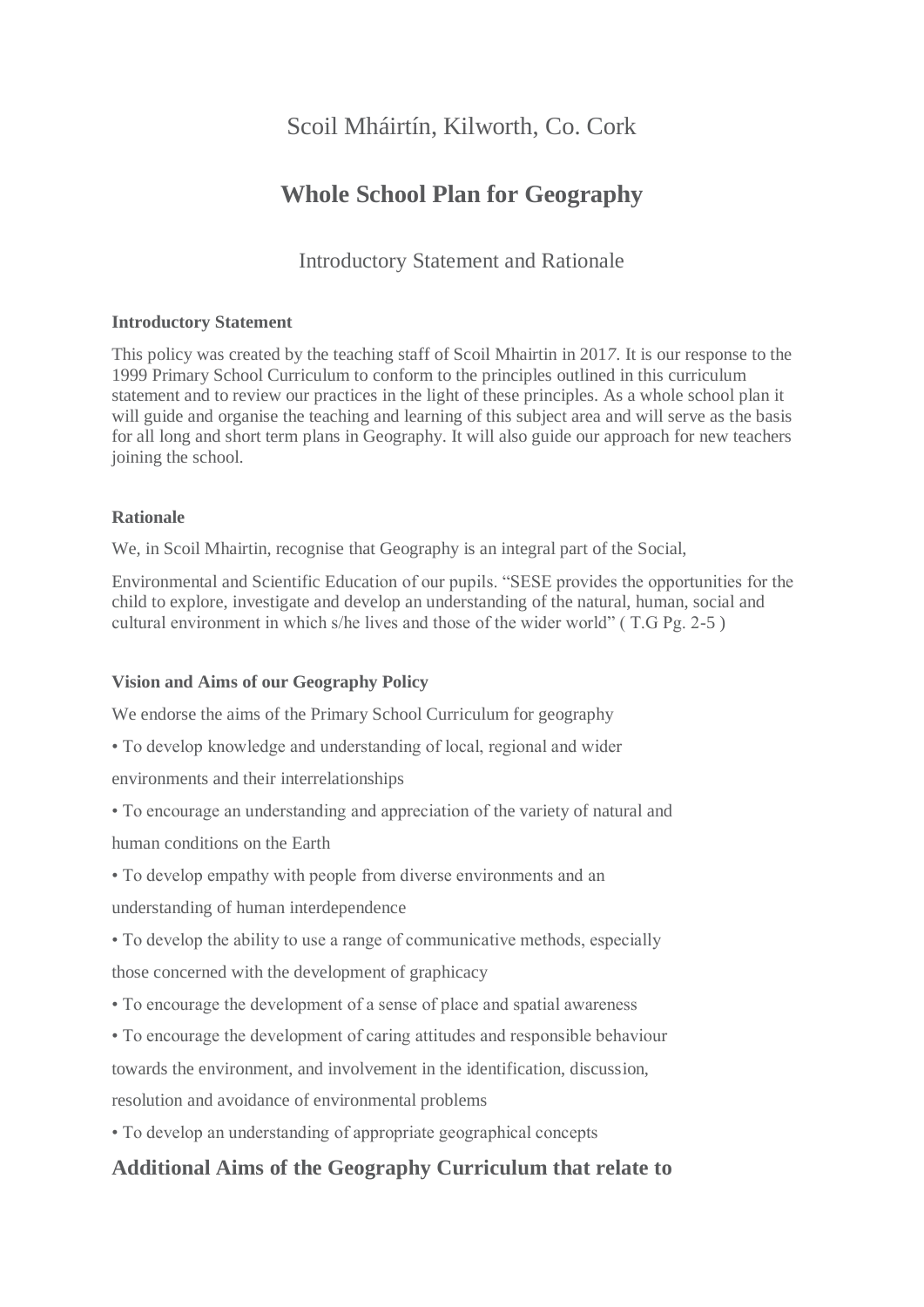## **Scoil Mhairtin**

## **Approaches and Methodologies**

- Use of the Environment

- SESE Trails in the Local Environment: Kilworth village, Glenseskin Woods, Goat`s Parlour Waterfall, Ballard and the Araglin and Funcheon rivers.

- SESE Trails of the School Garden and neighbouring GAA pitch-identification of trees and other plants.

- Celebration of Tree Day
- Natural/ Human Environment- school, homes, towns, villages and townlands
- Geographical Investigation Skills explored

## **Skills and Concepts Development**

- Maps, globes and graphical skills
- Mapping as a skill from infants to sixth
- Maps of the locality, county, Ireland, Europe, World
- Simple maps of locality and wider environments

- Mapping simple routes of areas in the locality and in the school, routes in a story, routes from home to school

- Photos-aerial, satellite images
- **-** Map construction and associated problems
- Use of ICT in mapping

## **Curriculum Content**

- Integration within SESE
- Selection of topics/themes for integration within SESE

## **Infants to Sixth**

- Strand and Strand Units from History, Geography and Science explored through a thematic approach

- Suggested topics- Home, School, Food, Animals, Transportation, Communication etc.

## **This Geography Plan will be addressed under the following headings**

Curriculum Planning:

1. Strands and Strand Units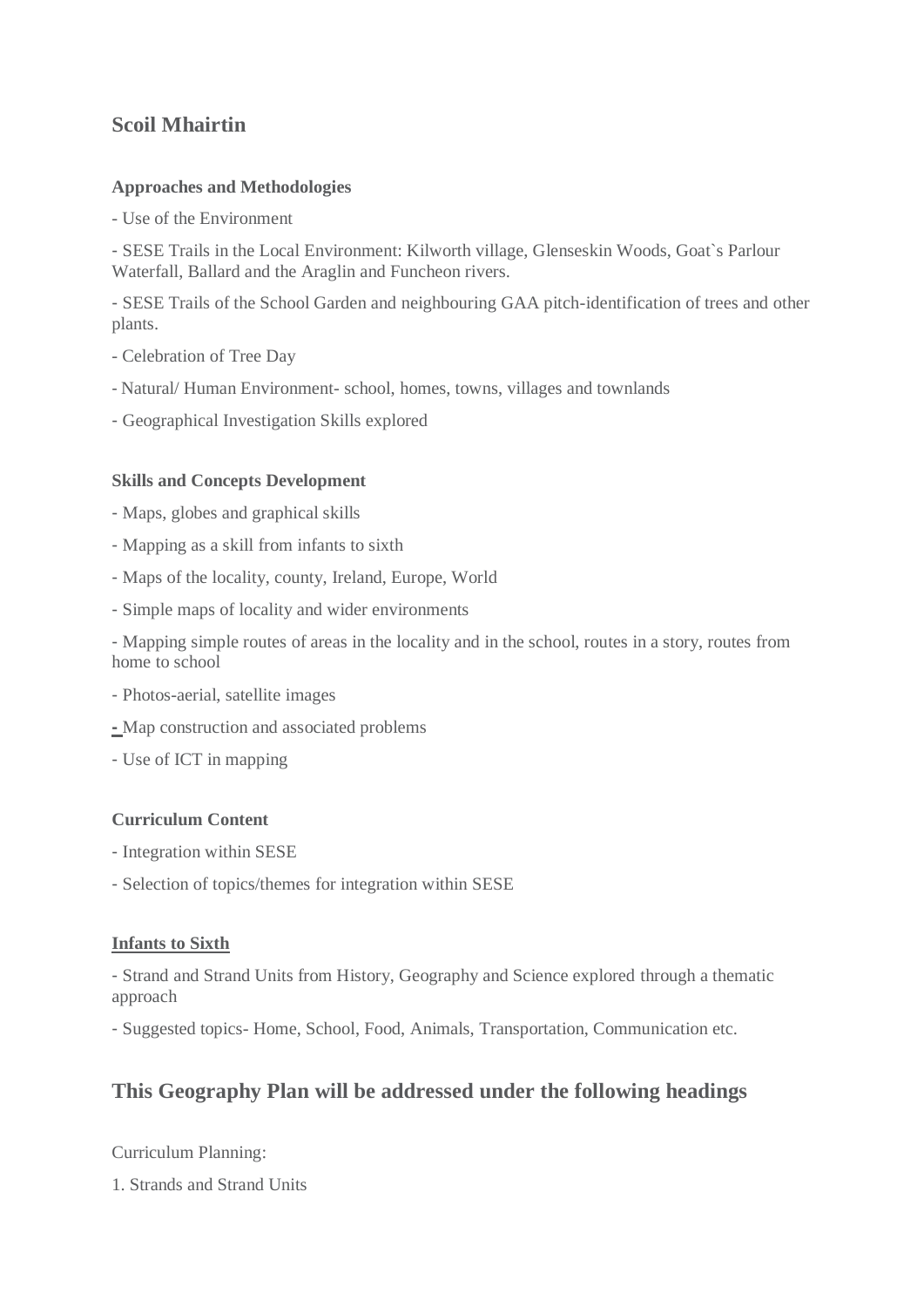- 2. Skills Development
- 3. Children's Ideas
- 4. Approaches and Methodologies
- 5. Linkage and Integration
- 6. Assessment and Record Keeping
- 7. Children with Different Needs
- 8. Equality of Participation and Access

Organisational Planning:

- 9. Timetable
- 10. Resources and ICT
- 11. Health and Safety
- 12. Individual Teachers' Planning and Reporting
- 13. Staff Development
- 14. Parental Involvement
- 15. Community Links
- 16. Success Criteria
- 17. Ratification and Review

## **1. Strands and Strand Units**

As a staff all teachers are familiar with the strands/strand units/content objectives for the relevant class level.

- Infant classes pp. 17-27
- First and Second classes pp. 29-43
- Third and Fourth classes pp. 45-61
- Fifth and Sixth classes pp. 63-84

## **Overview of the Geography Programme for Infants to Second**

All strands and all strand units to be covered every year.

## **SESE programme in use in classes infants to second:**

- Junior Infants teachers compiling their own SESE programme to fulfil the strands and strand units for JI.
- Senior Infants What a wonderful world, Senior Infants, CJ Fallon
- First Class Small World Geography and Science, 1<sup>st</sup> Class, CJ Fallon.
- $\bullet$  Second Class Small World Geography and Science,  $2^{nd}$  Class, CJ Fallon.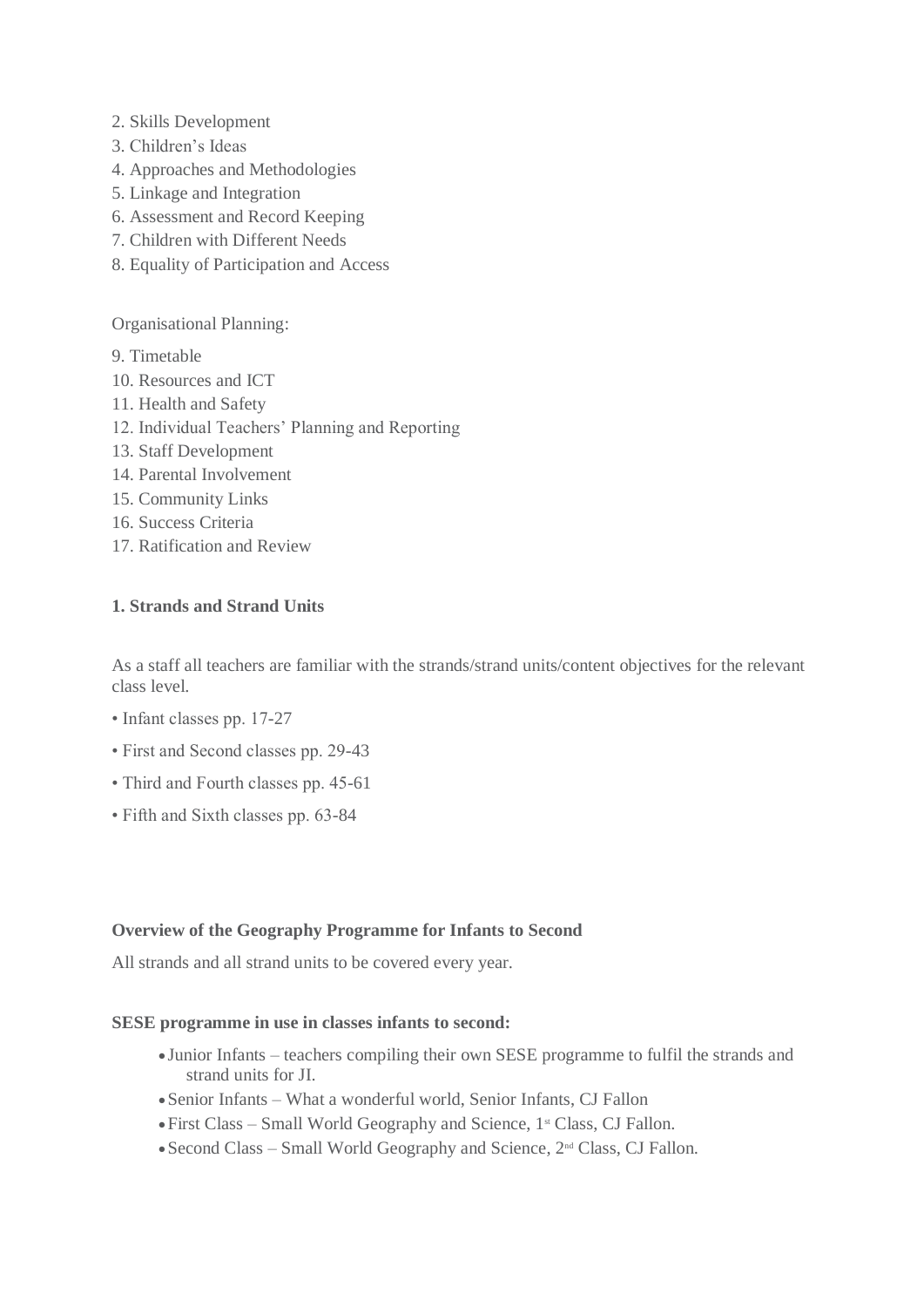#### **Human Environments**

- Living in the local community
- People and Places in other areas

## **Natural Environments**

- Weather
- Planet Earth in space
- Environmental Awareness and Care
- Caring for my locality

## **Local Environment**

Local natural environment **Overview of Geography Programme for Third to Sixth**

All strands and all strand units to be covered every year

#### **SESE programme in use in classes 3rd to 6th:**

- 3<sup>rd</sup> Class Small World Geography and Science 3<sup>rd</sup> Class, CJ Fallon. Extra resource books: Earthlink, 3rd class, Folens and Where on earth?, 3rd class, Folens.
- 4<sup>th</sup> Class Small World Geography and Science 4<sup>th</sup> Class, CJ Fallon.
- . 5<sup>th</sup> Class Small World Geography and Science 5<sup>th</sup> Class, CJ Fallon.
- 6 th Class Small World Geography and Science 6th Class, CJ Fallon.

#### **Human Environments**

- People living and working in local area
- People living and working in a contrasting part of Ireland

Explored through a selection of sub units

• People and communities

#### **Natural Environment**

Features and people

- Settlement: homes and other buildings
- Transport and communication
- People and other lands
- County, regional and national centres
- Trade and Development Issues (5th + 6th only)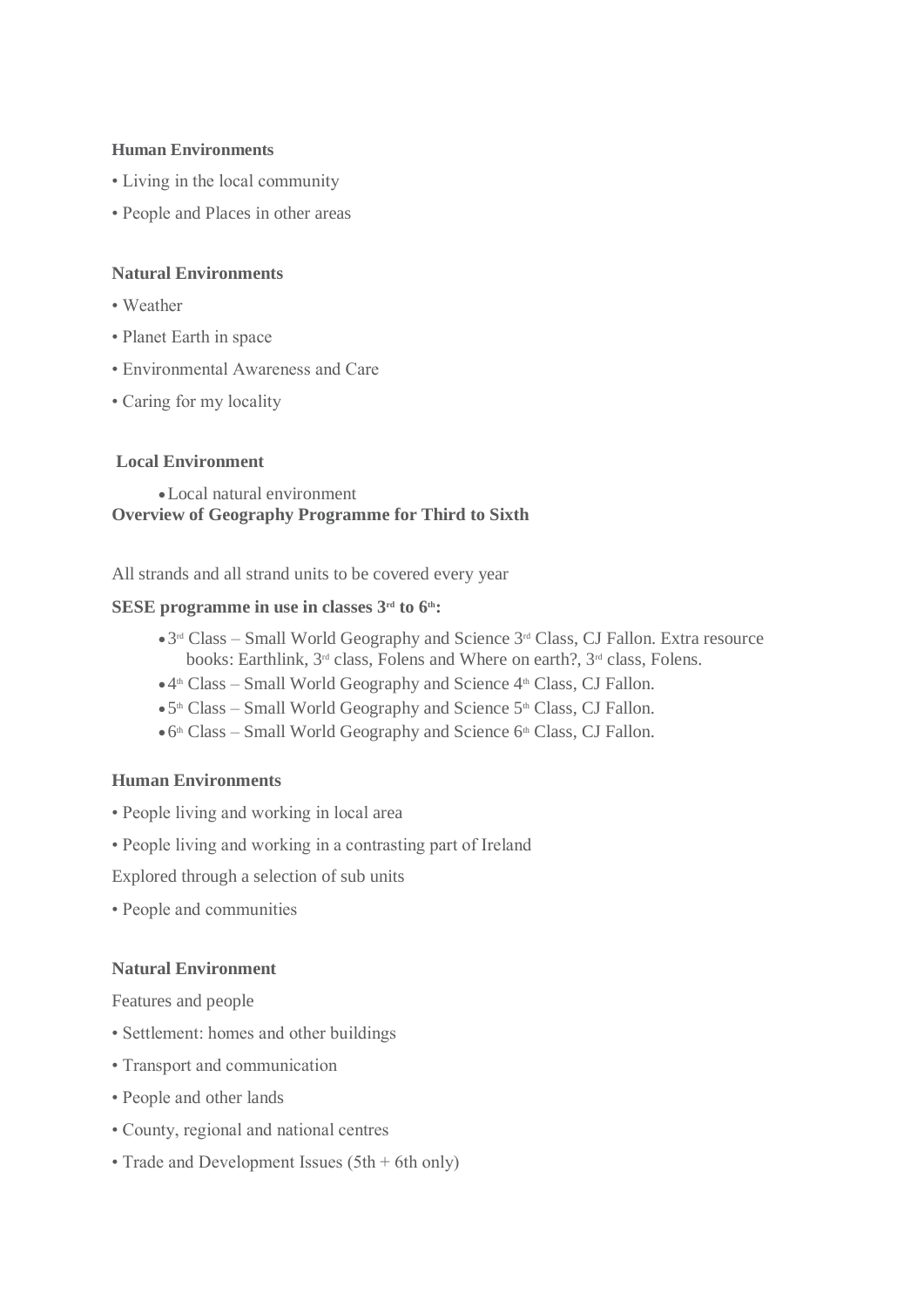## **Local Environment**

- Local natural environment
- Mountains, rivers, lakes and seas of my county and province  $(3<sup>rd</sup>$  class only)
	- Mountains, rivers, lakes and seas of Ireland  $(4<sup>th</sup> 6<sup>th</sup> classes)$
- Rocks and soil
- Weather, climate and atmosphere
- Planet earth in space
- Physical features of Europe and the World  $(5th + 6th)$

## **Environmental Awareness and Care**

- Environmental Awareness
- Caring for the environment

It is recommended in the curriculum that children will have the opportunity to explore every year

- A contrasting part of Ireland
- One European country  $(3<sup>rd</sup> 6<sup>th</sup>$  classes)
- One Non European country  $(1st 6<sup>th</sup> classes)$

To ensure continuity and avoid duplication the specific areas have been selected by the teachers and will be changed when necessary

| <b>Class</b>          | <b>Local Study</b>                             | <b>Contrasting</b><br><b>Part of</b><br><b>Ireland</b> | <b>European</b><br><b>Country</b> | Non-<br><b>European</b><br><b>Country</b> |
|-----------------------|------------------------------------------------|--------------------------------------------------------|-----------------------------------|-------------------------------------------|
| <b>Junior Infants</b> | School<br>environment<br>and school<br>garden. | Fermoy town                                            | Mentioned<br>incidentally         | Mentioned<br>incidentally                 |
| <b>Senior Infants</b> | School<br>environment<br>and school<br>garden. | Fermoy town                                            | Mentioned<br>incidentally         | Mentioned<br>incidentally                 |
| <b>First Class</b>    | Kilworth<br>village                            | Cork city                                              | Mentioned<br>incidentally         | Australia<br>Mexico                       |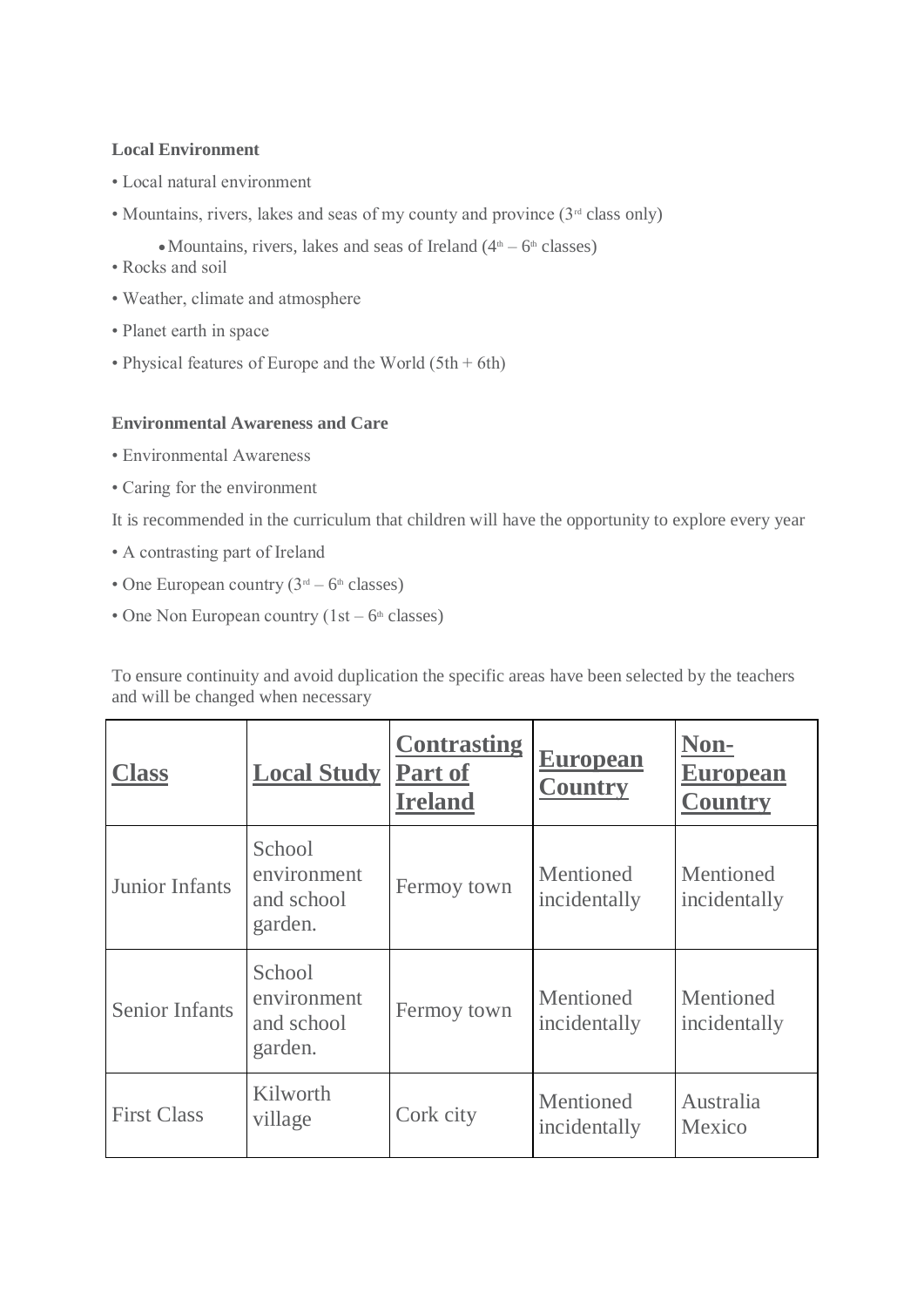| <b>Second Class</b> | Kilworth<br>village                                                      | Cork city                                                                   | <b>Britain</b> | Africa<br>China |
|---------------------|--------------------------------------------------------------------------|-----------------------------------------------------------------------------|----------------|-----------------|
| <b>Third Class</b>  | Glenseskin<br>Woods                                                      | Dublin city                                                                 | Spain          | Egypt           |
| <b>Fourth Class</b> | Glenseskin<br>woods                                                      | Arranmore<br>Island                                                         | Italy          | Japan           |
| <b>Fifth Class</b>  | Local rivers:<br>Blackwater,<br>Araglen,<br>Funcheon and<br>the Douglas. | The Burren,<br>Co. Clare                                                    | France         | Mexico          |
| <b>Sixth Class</b>  | Local rivers:<br>Blackwater,<br>Araglen,<br>Funcheon and<br>the Douglas. | Rural<br>Tipperary and<br>the town of<br>Cloughjordan<br>and Sligo<br>town. | Greece         | China           |

### **2. Skills and Concepts development**

We are aware that one of the key messages of the geography curriculum is that Knowledge and Skills have equal importance. To ensure that this occurs, every effort will be made by the class teachers to incorporate the skills of working as a geographer into a unit of work.

#### **The Skills**

- Developing a sense of place and space
- Mapping and graphicacy
- Geographical Investigation Skills will be developed as work is completed on the strand and strand units of the curriculum as a spiral approach from infants to 6<sup>th</sup>. Strategies for developing these skills will involve the active participation of each child.

### **Sense of Place and Space**

#### Sense of Place

- Explore distinctive human and natural features of the locality/county/Ireland.
- Development of an awareness of people in other areas.

### Sense of Space

- Record journeys in the immediate and wider environments
- Use of maps
- Use of cardinal points measure distances
- Develop an awareness of major physical features of Europe and the world

Maps and geography

- Use simple drawings of areas immediate and wider environment
- Record routes and directions
- Make model building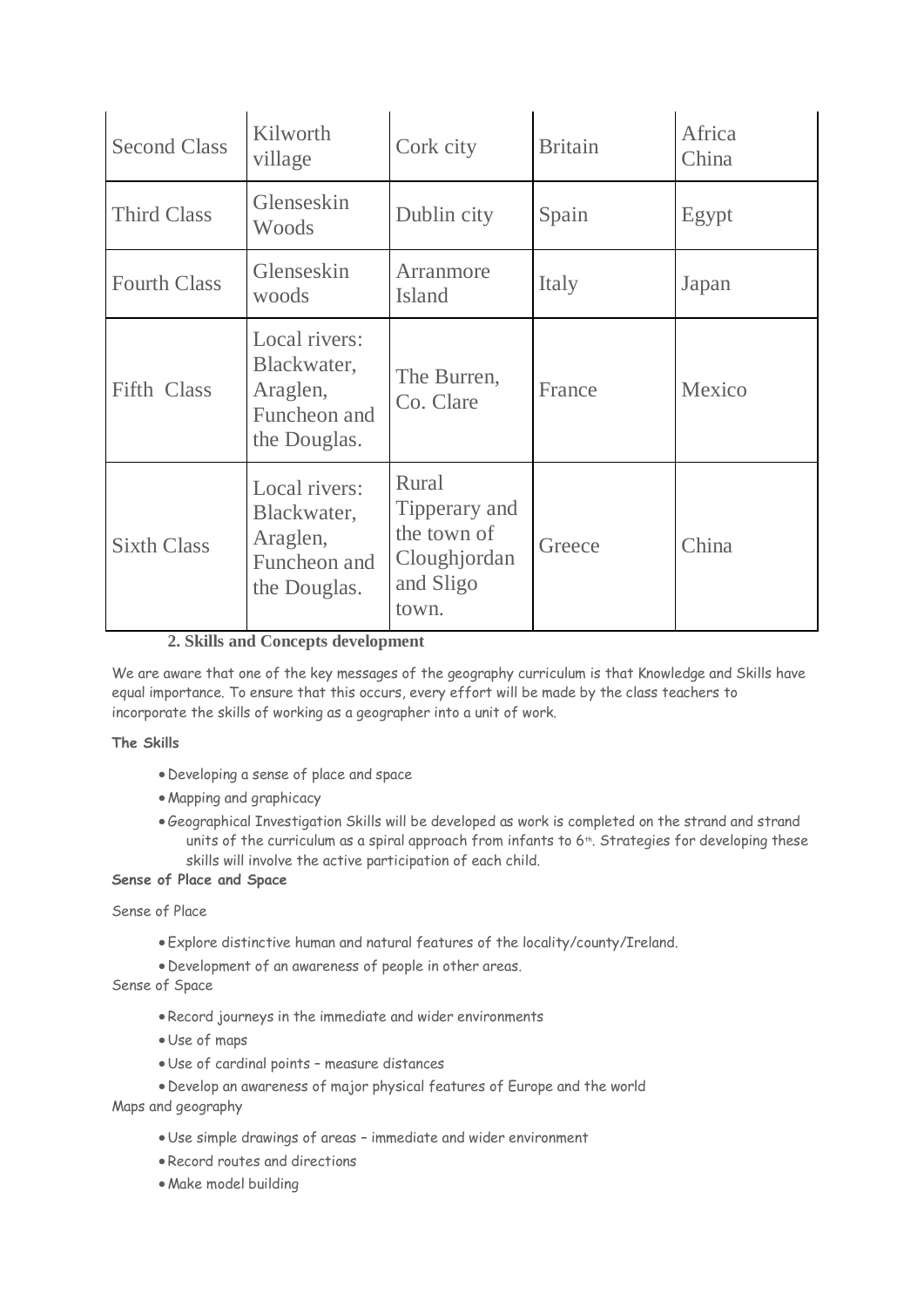- Develop an awareness of the globe
- Explore plans and outlines
- Develop aerial perspective

 Use a wide variety of maps, globes, aerial photos and other images Geographical Investigation Skills

- Questioning
- Observing
- Predicting
- Investigating and experimenting
- Estimating and measuring
- Analysing
- Recording and communicating

## **3. Children`s Ideas**

We plan to use children`s ideas as a starting point for all geography activities. We will do thid to build on their previous knowledge and to challenge misconceptions. We find out what children already know by:

- Talk and discussion
- Questioning
- Problem solving tasks
- Before and after drawings
- Teacher designed tests and tasks
- KWL charts
- Concept maps
- Brainstorming

#### **4. Approaches and Methodologies**

We plan to use the 6 central methodologies of the Primary Curriculum in the teaching of geography:

- Active learning
- Problem solving
- Developing skills through content
- Talk and discussion
- Co-operative learning
- Use of the environment

and

Geographical methodologies: fieldwork, surveys, interviews, maps, photographs and artefacts.

## **Linkage and Integration**

We endeavour to use a thematic approach to teaching SESE.

#### **Assessment and record keeping**

As in all subject areas, assessment is an integral part of teaching and learning.

Assessment tools:

- Teacher observation
- Teacher designed tasks and tests
- Children`s work and projects
- Curriculum profiles
- Indicators/check lists appropriate to each class level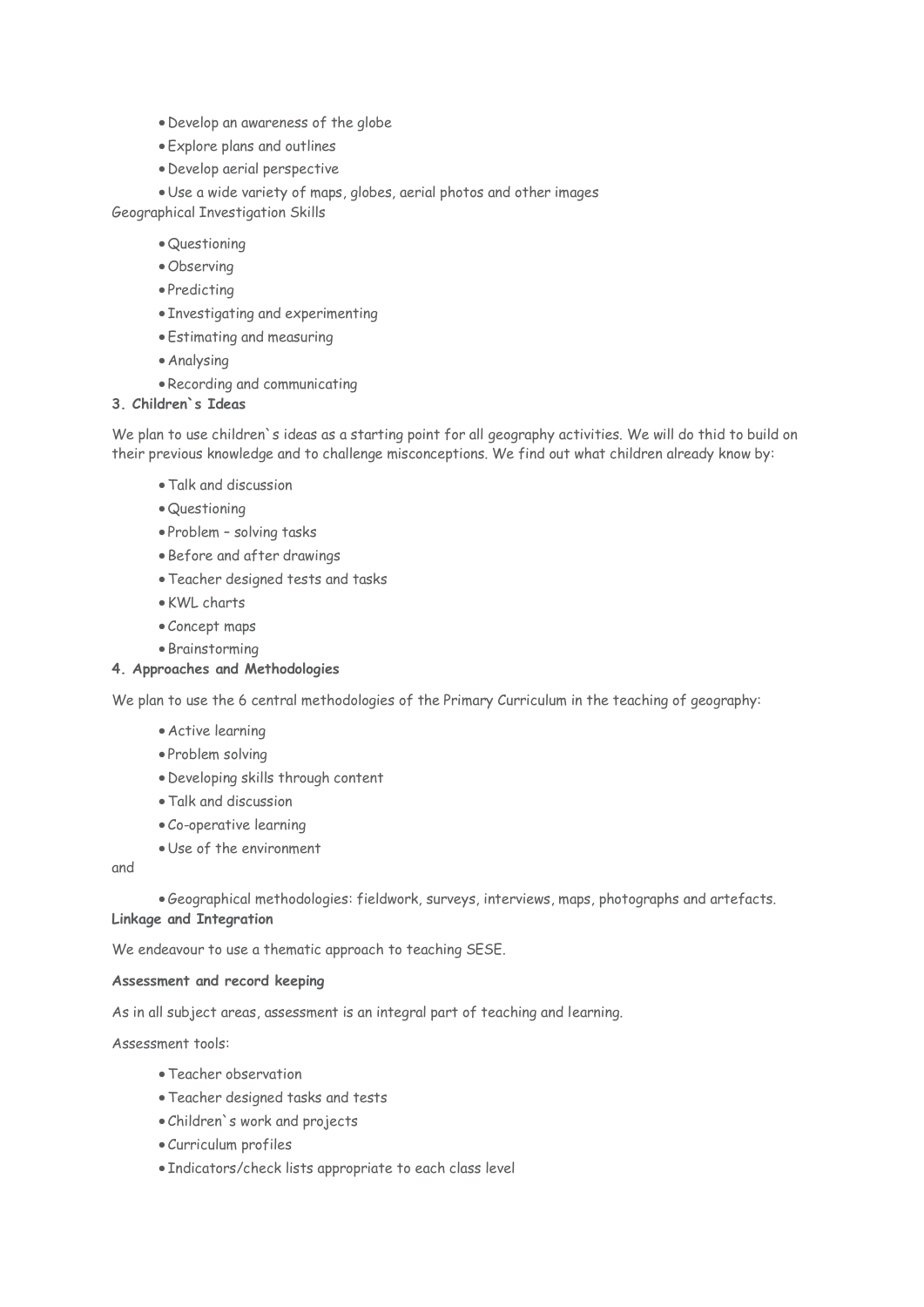#### **7. Children with different needs**

This geography programme aims to meet the needs of all the children in the school. This will be achieved by teachers varying the pace, content, and methodologies to insure learning for all pupils. Strategies that support differentiation in teaching children with different needs will be used where appropriate.

The requirements of children with special needs will be taken into account when planning class lessons and related activities. SNAs to support particular children and groups as directed by the class teacher.

#### **8**. **Equality of Participation and Access**

We view the geography programme as playing a key role in ensuring equality of opportunity for all children. The programme at each class level will be flexible so that the learning requirements of all children may be addressed. Children with special needs will be included in all activities and no stereotyping of boys and girls will occur.

#### **Organisational Planning**

#### **9. Timetable**

In keeping with the recommendations of the Primary Curriculum, Geography will be allocated 2 1/4 hours per week in the infant classroom and 3 hours for classes 1st to 6th. Teachers may use discretionary time as appropriate. On occasion, time will be blocked for field work, project work and visiting local museums.

#### **10. Resources and ICT**

We have access to the internet so that we can use the web as a geographical resource. Geography resources are located in the library.

#### **11. Health and Safety**

We have a health and safety policy in place in the school which covers safety concerns around out of school activities. Teachers will consult with the principal whenever it is proposed to engage children in Geography activities in the immediate environment. Provision will be made for extra adult help where necessary.

#### **12. Individual Teacher`s Planning and Reporting**

Teachers will base their yearly plans short term plans on the approaches set out in the whole school plan for geography. Each teacher will have a long term plan for the year and from this will plan fortnightly schemes. (See Small World Geography and Science teacher handbooks for 1st to 6<sup>th</sup> classes) From infants to 6<sup>th</sup>, all strands and strand units will be covered every year. Geography will be taught in a thematic way to integrate other curricular areas in a meaningful way. The cuntas miosúla are linked to the short term plans of each individual teacher and are handed up to the principal every month.

#### **13. Staff Development**

Teachers will be made aware of and encouraged to take any opportunities for further professional development through participation in courses available in Education Centres or other venues. Teachers will have access to resource materials, reference books and websites.

#### **14. Parental Involvement**

Parents have an important role to play as custodians of local knowledge that can be shared with their children as we as a school explore the various aspects of the local environment.

#### **15. Community Links**

People in the local community who have an interest and knowledge in the locality may be invited in to speak with the children. Our local visitor to our school is Jim Nash who has wonderful geographical and historical knowledge of Kilworth.